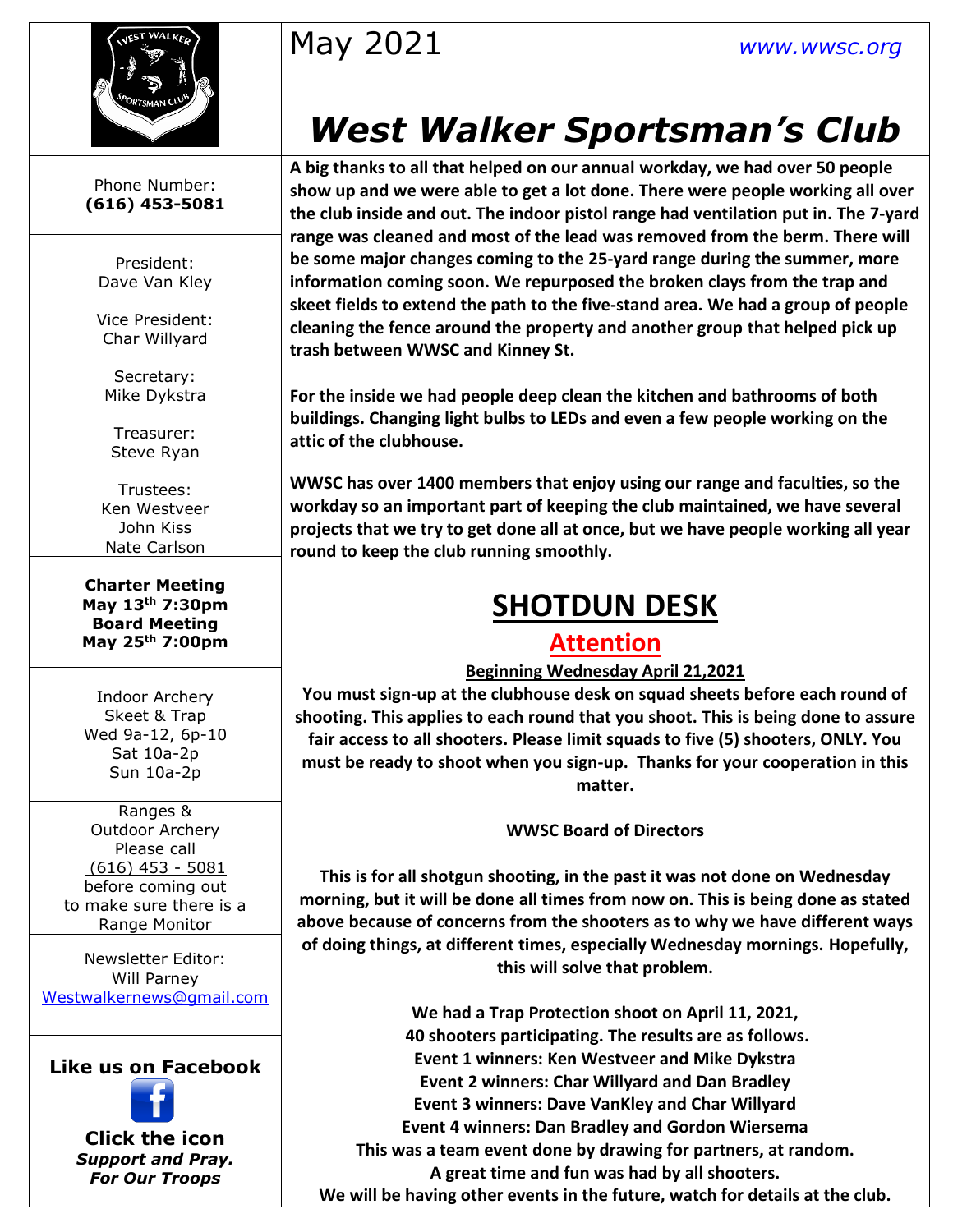

# **Spring 2021 Youth Archery**

West Walker Sportsman Club will be hosting youth archery opportunities during the Spring of 2021 at the outdoor archery range. The program will be 5 weeks of lessons Thursday evenings 4/29, 5/6, 5/13, 5/20 & 5/27.

This program is designed for beginner and intermediate youth to learn safety, proper archery form, and have fun. All equipment is provided, but own equipment can be used. Any students under the age of 8 will require a safety evaluation and approval by the instructors for safety reasons prior to being accepted into the program. Contact Jerry Schondelmayer for more information.

Given the current COVID 19 situation we may need to alter any part of our program due to State of Michigan or Federal Safety Guidelines.

#### **Youth Archery**

- Thursday Evenings from 6:30 to 7:30
- Instruction is on basic form, safety & FUN
- Equipment is provided
- 6-week program
- •Class limited to 18 students

If we have a large number of students initially signup, we may add a 5:00-6:00 class

The cost will be a one-time \$30.00 signup fee for targets/supplies/party that includes the \$2.00 per week range fee payable with cash on the first night. Contact Jerry Schondelmayer for more information or to sign up your young archers.

| Shannon Griffin                                                                      | Jessica Jeffery                                                                           | Jerry Schondelmayer                                                                                   |
|--------------------------------------------------------------------------------------|-------------------------------------------------------------------------------------------|-------------------------------------------------------------------------------------------------------|
| Shannon Griffin<br>USA Archery Level 2 Instructor<br>616-283-2879<br>n0ck-0n@att.net | Jessica Jeffery<br>USA Archery Level 2 Instructor<br>616-520-3052<br>jjeffery19@gmail.com | Jerry Schondelmayer<br>USA Archery Level 3 NTS Coach<br>616-836-0025<br>jerry schondelmayer@yahoo.com |
| Jamie Rolfe<br>USA Archery Level 2 Instructor                                        | Charlie Talboys<br>USA Archery Level 2 Instructor                                         |                                                                                                       |

jamie.rolfe27@gmail.com charlie.talboys@mulderbros.com 616-204-1729 616-901-9023

[jamie.rolfe27@gmail.com](mailto:jamie.rolfe27@gmail.com) [charlie.talboys@mulderbros.com](mailto:charlie.talboys@mulderbros.com)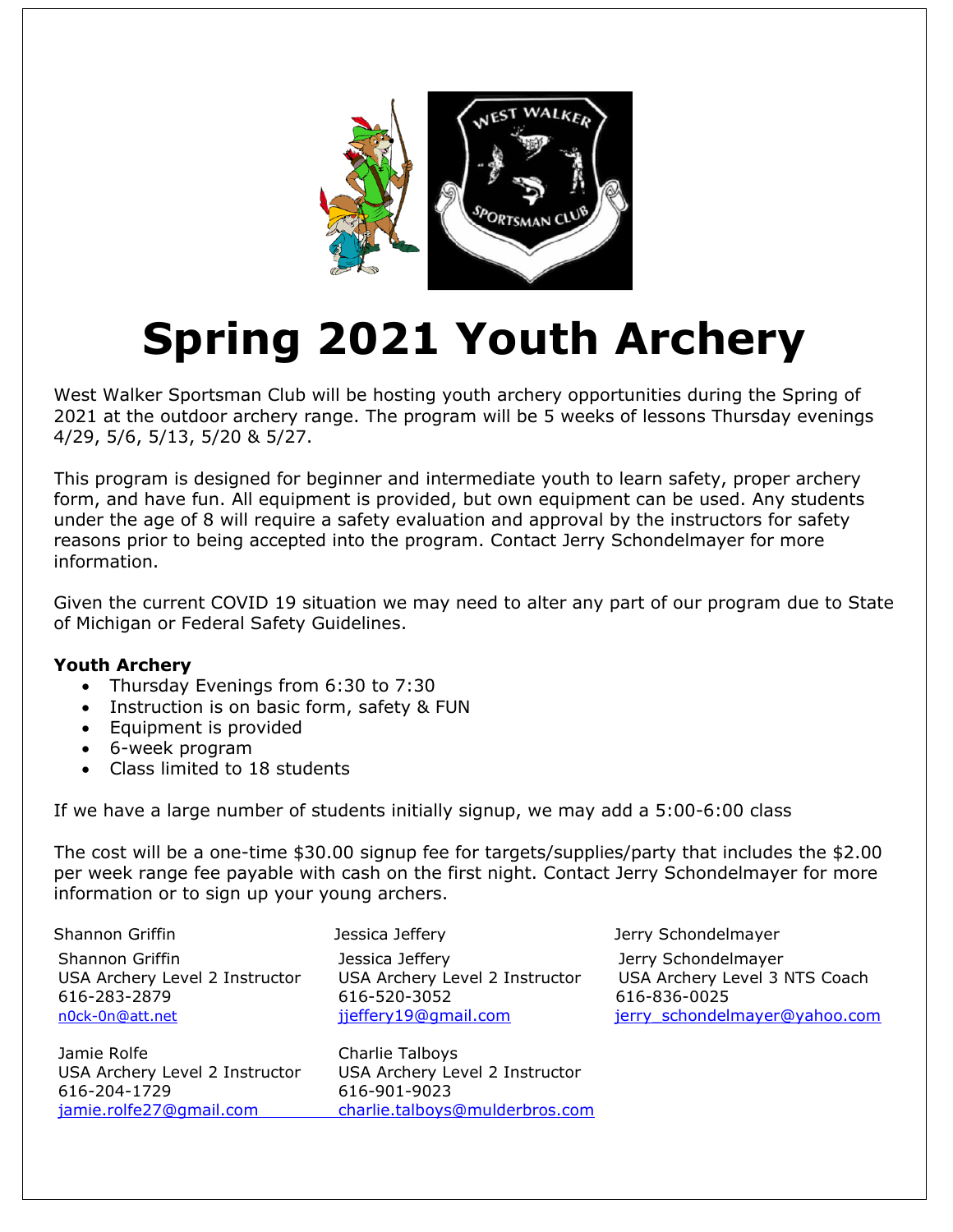### **NEED Volunteers to be trained as Range Monitors.** WWSC is seeking members to serve flexible shifts, typically 4 to 5 ¼ hrs Please contact Jeff Reynolds (616)710 1280 Email; [wwsc.range.monitor@gmail.com](mailto:wwsc.range.monitor@gmail.com) if you are interested

### **Range Monitors receive:**

1% discount toward membership renewal for each hour served {60 hrs served; approximately one shift / month = 60% discount} Personal use of indoor pistol range for serving two or more shifts per month **Call 616-453-5081 to CONFIRM the ranges are open**

| Like us on Facebook<br><b>Click the icon</b>                                                                                                                                                                                                                                                                                                                                                                 | <b>For Sale by Owner</b><br>Beretta Shotgun Hard Case - Brand New in Box<br>Genuine Beretta (made by Negrini in Italy)<br>Holds all over/under shotguns with barrels up to 30-3/4" long<br>Nicely padded interior<br>Dark blue color<br><b>Price \$140.00</b><br>rickvanaller@charter.net<br>e-mail me for pictures.<br>(616) 915-5578 cell<br>(616) 741-9697 landline |  |
|--------------------------------------------------------------------------------------------------------------------------------------------------------------------------------------------------------------------------------------------------------------------------------------------------------------------------------------------------------------------------------------------------------------|------------------------------------------------------------------------------------------------------------------------------------------------------------------------------------------------------------------------------------------------------------------------------------------------------------------------------------------------------------------------|--|
| Did You Know that WWSC is a non-profit<br>organization that is run by Charter Members,<br>who volunteer their time?<br>We are always looking for good people who<br>are interested in becoming Charter Members to<br>help us keep this club open.<br>If you are interested, please speak with any<br><b>Charter Member.</b><br>More information available at<br>http://www.wwsc.org/charter-membership.shtml | <b>May Range Hours</b><br>Hours vary month to month*<br>May $1 - 15$<br>M-S: 9:00am - 7:00pm<br>Sundays: 10am - 7:00pm<br>May 16-28<br>M-S: 9:00 - 7:30pm<br>Sundays 10am-7:30pm<br><b>Link for range rules</b>                                                                                                                                                        |  |

## **SOLD OUT -- 2021 Big Gun Raffle Winners -- SOLD OUT**

| Jan        | Ruger Wrangler 22LR & Rossi RB22 22Mag        | <b>John Hawkins</b> | #98  |
|------------|-----------------------------------------------|---------------------|------|
| Feb        | <b>Ruger American Predator 6.5 Creedmoor</b>  | <b>Jim Rosin</b>    | #74  |
| Mar        | Beretta M9A1 22LR                             | <b>Frank Gort</b>   | #130 |
| Apr        | Ruger American Go Wild Camo 350 Legend        | <b>Rick Heyt</b>    | #253 |
| May        | Springfield XD 4" 9MM                         |                     |      |
| Jun        | <b>Remington Model 7 Predator 243 Win</b>     |                     |      |
| Jul        | Ruger Single-Six Convertible 22LR / 22 WMR    |                     |      |
| Aug        | Ruger American Rimfire 22 WMR w/Nikon Package |                     |      |
| <b>Sep</b> | <b>Browning AB3 Hunter 308 Win</b>            |                     |      |
| Oct        | <b>Remington V3 Sport 12g</b>                 |                     |      |
| <b>Nov</b> | Sig Sauer 1911 XO 45 ACP                      |                     |      |
| <b>Dec</b> | Beretta A300 Outlander Sporting 12ga          |                     |      |